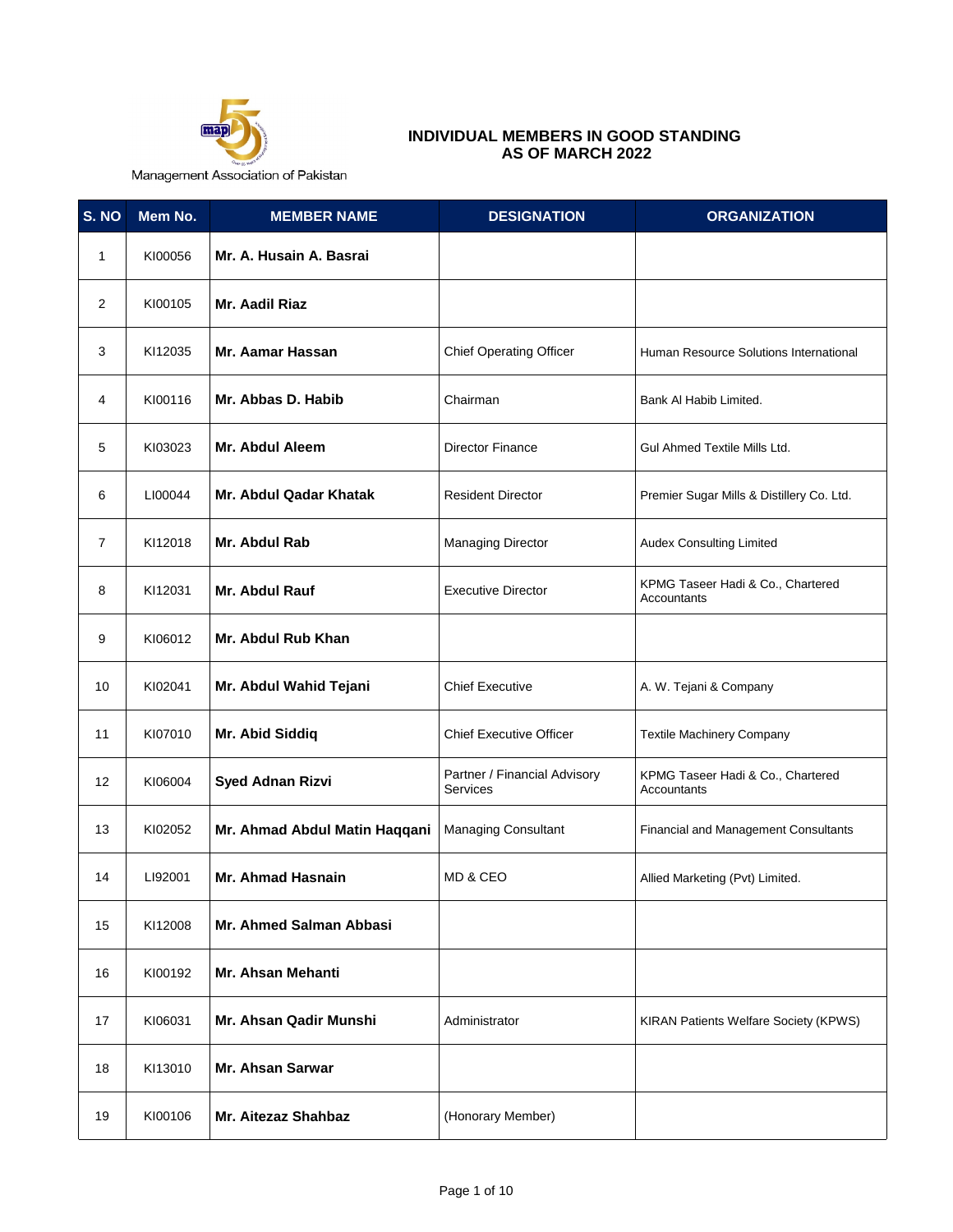| S. NO | Mem No. | <b>MEMBER NAME</b>             | <b>DESIGNATION</b>     | <b>ORGANIZATION</b>                              |
|-------|---------|--------------------------------|------------------------|--------------------------------------------------|
| 20    | KI99017 | Mr. Ali Asad Habib             | Group Head             | Bank AL Habib Limited.                           |
| 21    | KI14011 | Mr. Ali Asghar Alavi           |                        |                                                  |
| 22    | KI06030 | Mr. Ali Asrar Aga              |                        |                                                  |
| 23    | KI00058 | Syed Ali Baqar Naqvi           |                        |                                                  |
| 24    | LI90002 | Mr. Almas Hyder                | Chairman               | Synthetic Products Enterprises Limited.          |
| 25    | LI00056 | Mr. Altaf M. Saleem            | Advisor                | Shakarganj Limited                               |
| 26    | KI86004 | Mr. Amin Issa Tai              | <b>Chief Executive</b> | Amin Tai Securities (Pvt) Limited                |
| 27    | KI07019 | <b>Ms. Aminah Zahid Zaheer</b> | Director               | Zahid Zaheer & Associates                        |
| 28    | KI95006 | Mr. Amir Jamil Abbasi          | Senior Partner         | KPMG Taseer Hadi & Co., Chartered<br>Accountants |
| 29    | KI00179 | Mr. Amyn Malik                 | Partner                | KPMG Taseer Hadi & Co., Chartered<br>Accountants |
| 30    | KI05025 | Mr. Amyn Pirani                | Partner                | KPMG Taseer Hadi & Co., Chartered<br>Accountants |
| 31    | KI99019 | Mr. Aqueel E. Merchant         | Partner                | <b>EY Ford Rhodes</b>                            |
| 32    | KI11007 | <b>Mr. Arshad Masood</b>       |                        |                                                  |
| 33    | KI13017 | <b>Mr. Arslan Khalid</b>       | Partner                | <b>EY Ford Rhodes</b>                            |
| 34    | LI04007 | Mr. Asad Tariq                 | Director               | TAQ Organization.                                |
| 35    | KI08034 | Mr. Asif Ali Rashid            | Chairman & CEO         | Almurtaza Machinery Co. (Pvt) Ltd.               |
| 36    | KI10010 | Mr. Asif Ismail                | C.O.O & Director       | Premier Cables Pvt Ltd.                          |
| 37    | KI03017 | Mr. Asif Qadir                 | (Honorary Member)      |                                                  |
| 38    | KI02043 | Mr. Asim Siddiqui              | Partner                | <b>EY Ford Rhodes</b>                            |
| 39    | LI12014 | Syed Aslam Mehdi               |                        |                                                  |
| 40    | KI00087 | Mr. Aziz Husain                |                        |                                                  |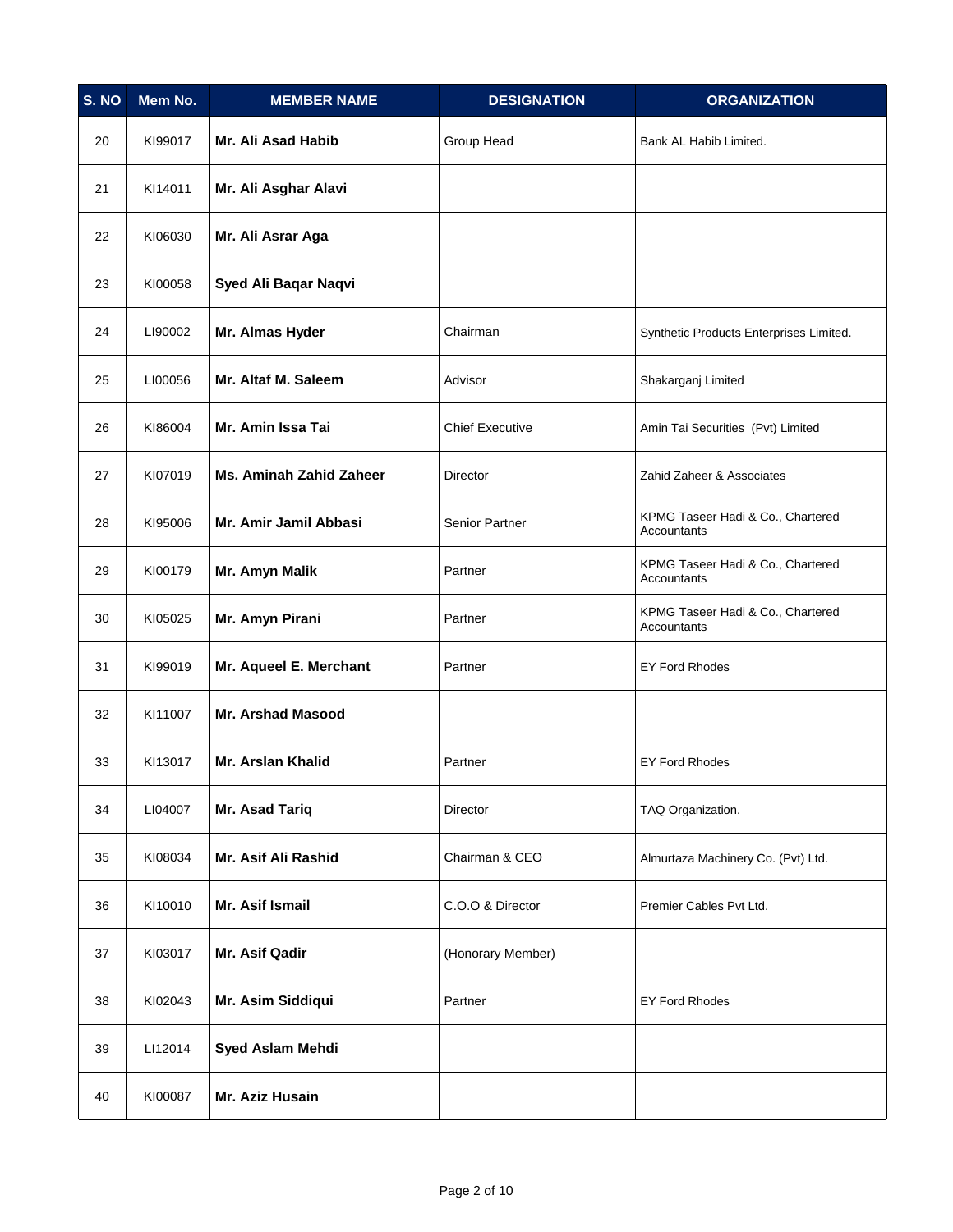| S. NO | Mem No. | <b>MEMBER NAME</b>         | <b>DESIGNATION</b>             | <b>ORGANIZATION</b>                              |
|-------|---------|----------------------------|--------------------------------|--------------------------------------------------|
| 41    | KI94008 | Mr. Badaruddin F. Vellani  | Partner                        | Vellani & Vellani                                |
| 42    | KI03018 | Mr. Basheer Ahmed Chowdry  | <b>Chief Executive</b>         | <b>Trust Modaraba</b>                            |
| 43    | KI00215 | Mr. Bilal Azeem Shamsi     |                                |                                                  |
| 44    | KI00054 | Mr. Byram D. Avari         | Chairman                       | Avari Hotels Ltd.                                |
| 45    | KI11008 | <b>Mr. Chishty Mujahid</b> |                                |                                                  |
| 46    | KI00157 | Mr. Ebrahim Sidat          |                                |                                                  |
| 47    | KI00218 | Ms. Fabiha Amir            | (Student Member)               |                                                  |
| 48    | KI09007 | Mr. Fahd Kamal Chinoy      | <b>Chief Executive Officer</b> | Pakistan Cables Limited.                         |
| 49    | KI08026 | <b>Syed Faisal Rizvi</b>   | General Manager - South        | Pak Telecom Mobile Limited (Ufone)               |
| 50    | LI88006 | Mr. Faqir Ejaz Asghar      | <b>Chief Executive Officer</b> | China Group of Companies                         |
| 51    | LI16011 | <b>Ms. Farah Naz</b>       |                                |                                                  |
| 52    | KI12029 | Mr. Faraz Ilyas Rafadawala | Partner                        | KPMG Taseer Hadi & Co., Chartered<br>Accountants |
| 53    | KI96014 | Mr. Farrukh Naseem         | CEO                            | ProLink Consulting (Pvt) Ltd.                    |
| 54    | KI99004 | Mr. Farrukh V. Junaidy     | Sr. Partner                    | Junaidy Shoaib Asad Chartered Accountants        |
| 55    | KI01013 | <b>Syed Farukh Mazhar</b>  |                                |                                                  |
| 56    | KI13003 | Mr. Furqan Habib Qureshi   |                                |                                                  |
| 57    | KI05003 | Mr. Ghulam Abid Lakhani    | CFO - Company Secretary        | Futehally Chemicals (Private) Limited.           |
| 58    | KI07013 | <b>Mr. Gohar Manzoor</b>   | <b>Managing Partner</b>        | Riaz Ahmed, Saqib Gohar & Company                |
| 59    | LI00003 | Mr. H. Aftab Ahmad         | Chairman                       | Aftab Associates Limited.                        |
| 60    | KI00204 | Mr. Hadi Ali Rizvi         | Director                       | Pak Carpet Industries (Pvt) Limited              |
| 61    | KI15002 | Miss. Hajerah Ahsan Saleem | Head of Corporate Affairs      | Crescent Steel & Allied Products Ltd.            |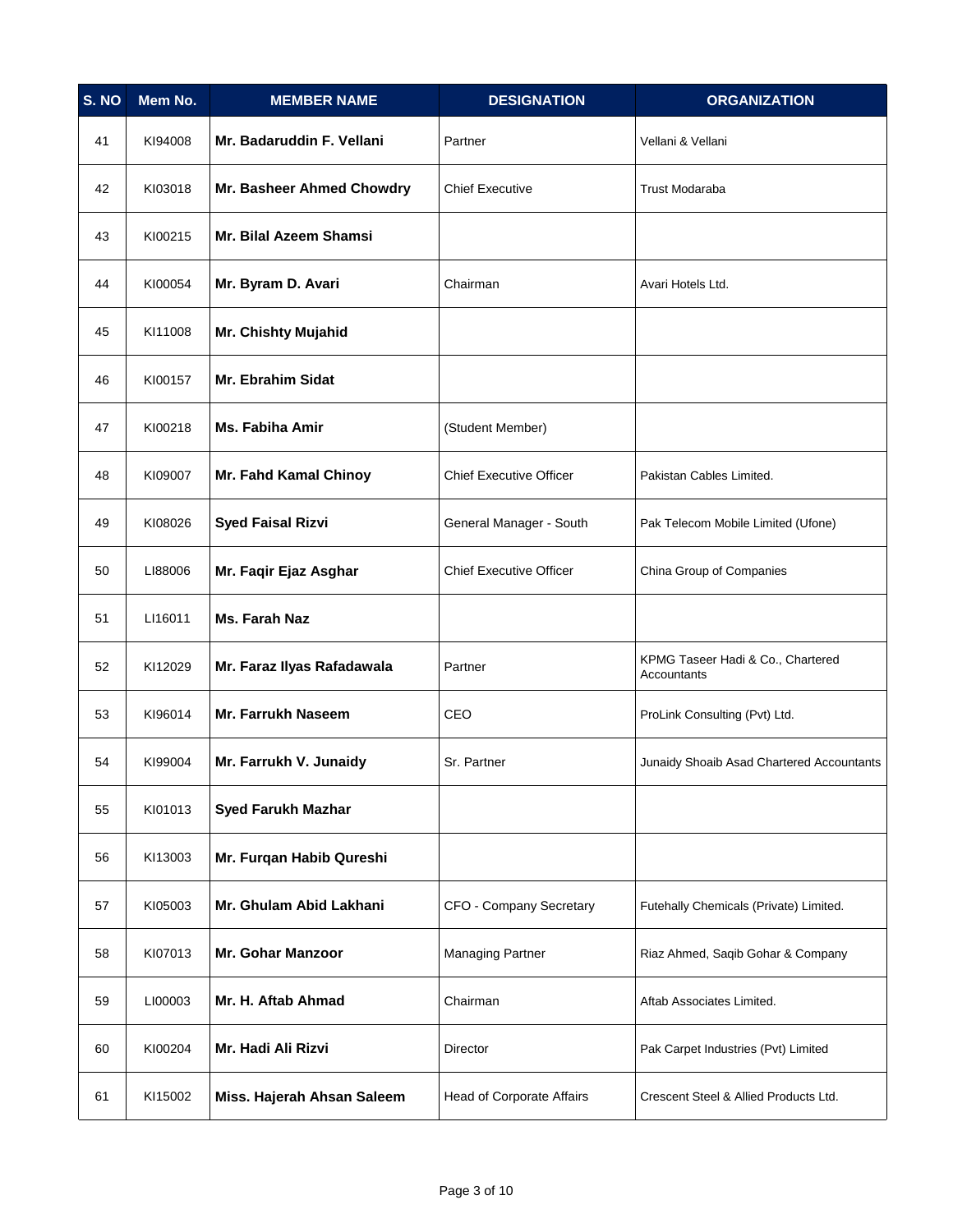| S. NO | Mem No. | <b>MEMBER NAME</b>         | <b>DESIGNATION</b>                                    | <b>ORGANIZATION</b>                                   |
|-------|---------|----------------------------|-------------------------------------------------------|-------------------------------------------------------|
| 62    | KI12015 | Mr. Hamid Farooq           |                                                       |                                                       |
| 63    | KI01035 | Mr. Hanif Sattar           | <b>Chief Executive Officer</b>                        | Otsuka Pakistan limited                               |
| 64    | KI00080 | <b>Mr. Haroon Chamdia</b>  |                                                       |                                                       |
| 65    | KI00209 | <b>Ms. Hina Usmani</b>     | <b>Managing Partner</b>                               | Usmani & Co. Chartered Accountants                    |
| 66    | KI00210 | <b>Ms. Huma Pasha</b>      | Senior Partner                                        | Usmani & Co. Chartered Accountants                    |
| 67    | KI97017 | Mr. Humayun Bashir         |                                                       |                                                       |
| 68    | KI99023 | Mr. Humayun Qureshi        | <b>Chief Executive Officer</b>                        | Marketing International Services (Pvt.) Ltd.          |
| 69    | KI99015 | Mr. Iftikhar H. Shirazi    | Group Director Investment                             | Atlas Group of Companies                              |
| 70    | KI07017 | <b>Mr. Imran Samad</b>     |                                                       |                                                       |
| 71    | KI94006 | <b>Mr. Irfan Amanullah</b> | General Manager (F & C) &<br><b>Company Secretary</b> | Attock Cement Pakistan Limited.                       |
| 72    | KI03009 | Mr. Javed Faruqi           |                                                       |                                                       |
| 73    | KI99009 | Mr. Javed Iqbal            | (Honorary Member)                                     |                                                       |
| 74    | KI09014 | Mr. Jawad Akbar Sarwana    | Partner                                               | Abraham & Sarwana                                     |
| 75    | KI00165 | Mr. K. M. M. Shah          | (Honorary Member)                                     |                                                       |
| 76    | KI87004 | Mr. Kamal A. Chinoy        | Executive Director - (Honorary<br>Member - MAP)       | Pakistan Cables Limited.                              |
| 77    | LI00031 | <b>Mr. Kamal Monnoo</b>    | <b>Chief Executive Officer</b>                        | Samira Fabrics (Private) Limited.                     |
| 78    | KI13013 | Mr. Khalid Latif           | Independent Consultant                                | Self Employed                                         |
| 79    | KI12027 | <b>Mr. Khalid Mahmood</b>  | Partner                                               | KPMG Taseer Hadi & Co., Chartered<br>Accountants      |
| 80    | KI86008 | Mr. Khalid Rafi            | (Honorary Member)                                     |                                                       |
| 81    | KI04010 | Mr. Khalid Zaman Khan      |                                                       |                                                       |
| 82    | KI91003 | Mr. Khaliq-ur-Rahman       | Deputy Managing Partner                               | Grant Thorton Anjum Rahman (Chartered<br>Accountants) |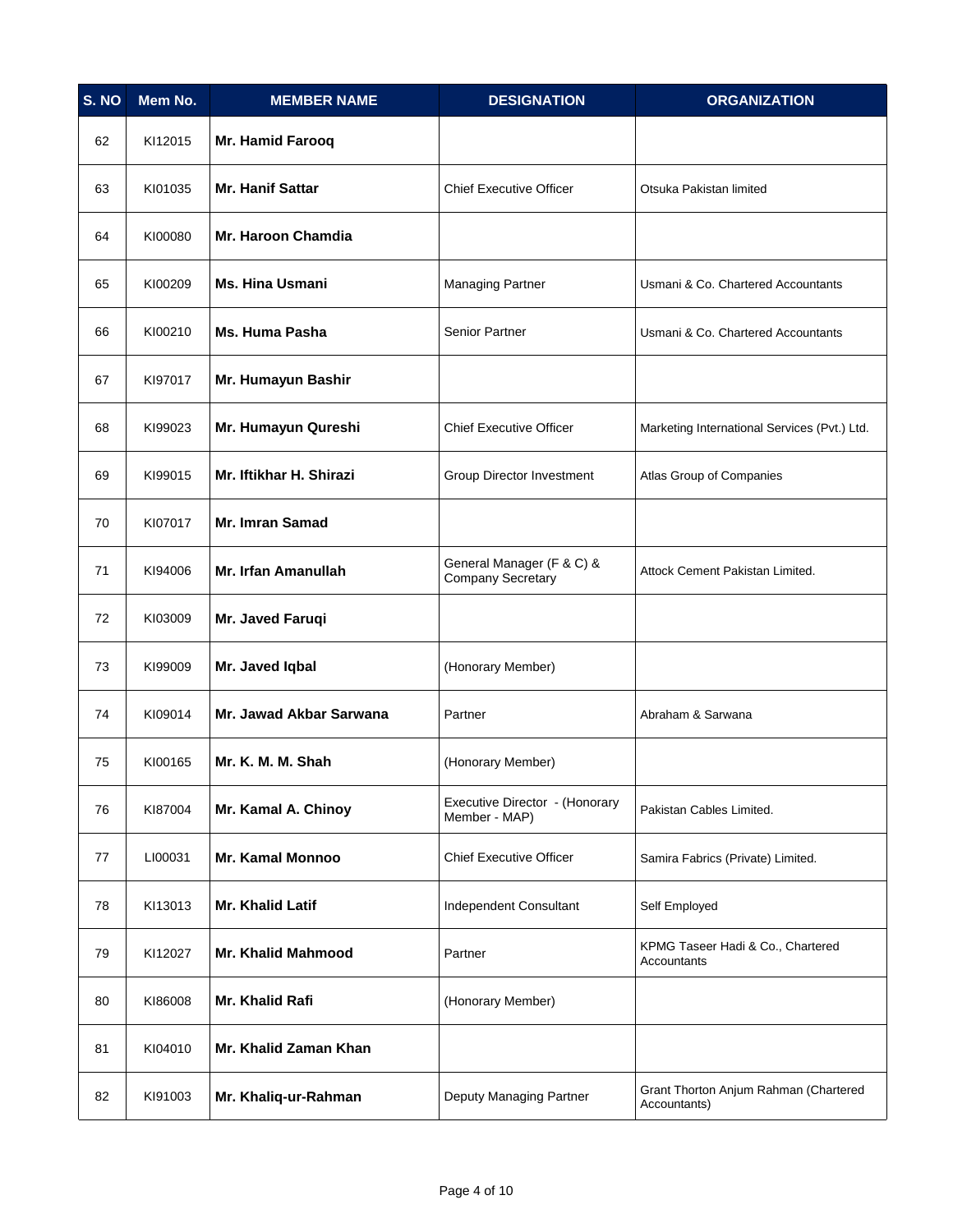| S. NO | Mem No. | <b>MEMBER NAME</b>                         | <b>DESIGNATION</b>                         | <b>ORGANIZATION</b>                           |
|-------|---------|--------------------------------------------|--------------------------------------------|-----------------------------------------------|
| 83    | KI89009 | Mr. Khawaja Munir<br>Mashooqullah          | Chairman                                   | Synergies Sourcing Pakistan (Pvt) Ltd.        |
| 84    | KI00217 | Mr. Khawaja Shahzain Munir                 | <b>Director Corporate</b>                  | English Biscuit Manufacturers (Pvt) Ltd.      |
| 85    | KI05006 | Mr. Khurshid Hasan Sabzwari                | Partner                                    | A. F. Ferguson & Company                      |
| 86    | KI99020 | <b>Mr. Leon Menezes</b>                    |                                            |                                               |
| 87    | KI06035 | Mr. M. Azeem Shamsi                        | Head of HR & Admin                         | Ali Gohar & Company                           |
| 88    | KI00139 | Mr. M. Iqbal Ali Muhammad                  | Adviser                                    | Iqbal Ali Muhammad (Management<br>Consultant) |
| 89    | KI00073 | Mr. M. Saleem Chaudhry                     |                                            |                                               |
| 90    | KI98010 | Mr. M. Salim Yusuf                         |                                            |                                               |
| 91    | KI04032 | Mr. Majid Latif                            |                                            |                                               |
| 92    | KI08017 | Mr. Mansoor Ali Khan                       |                                            |                                               |
| 93    | KI00208 | Ms. Maria Eugenia Rizvi                    | <b>Director Plant Operations</b>           | Dow Institute of Life Sciences, DUHS          |
| 94    | KI99012 | Mr. Masood A. Bhatty                       |                                            |                                               |
| 95    | KI08032 | Syed Masood Hashmi                         | President & CEO - (Honorary<br>Member)-MAP | Orient Communications (Pvt) Ltd.              |
| 96    | KI00142 | Syed Masoud Ali Naqvi                      | (Honorary Member)                          |                                               |
| 97    | LI00030 | <b>Mian Tariq Mahmud</b>                   | Chairman                                   | The TAQ Organization                          |
| 98    | LI00041 | Mr. Mohammad Afzal Khan                    | Dy. Chairman                               | <b>BIAFO</b> Industries Limited.              |
| 99    | LI08006 | Mr. Mohammad Akhtar Bawany                 | Vice Chairman                              | Hashwani Hotels Limited                       |
| 100   | KI00178 | <b>Mr. Mohammad Ali Monnoo</b>             | <b>Executive Director</b>                  | Samira Fabrics (Pvt.) Limited                 |
| 101   | KI04043 | Sardar Mohammad Ashraf Khan                | <b>Chief Executive Officer</b>             | Bulk Flexibles (Pvt.) Ltd.                    |
| 102   | KI03012 | Mr. Mohammad Ashraf Sumar                  | Director Finance & Company<br>Secretary    | Phoenix Armour (Private) Limited.             |
| 103   | KI00124 | <b>Mr. Mohammad Basheer</b><br>Janmohammad | Chairman                                   | <b>Westbury Group of Companies</b>            |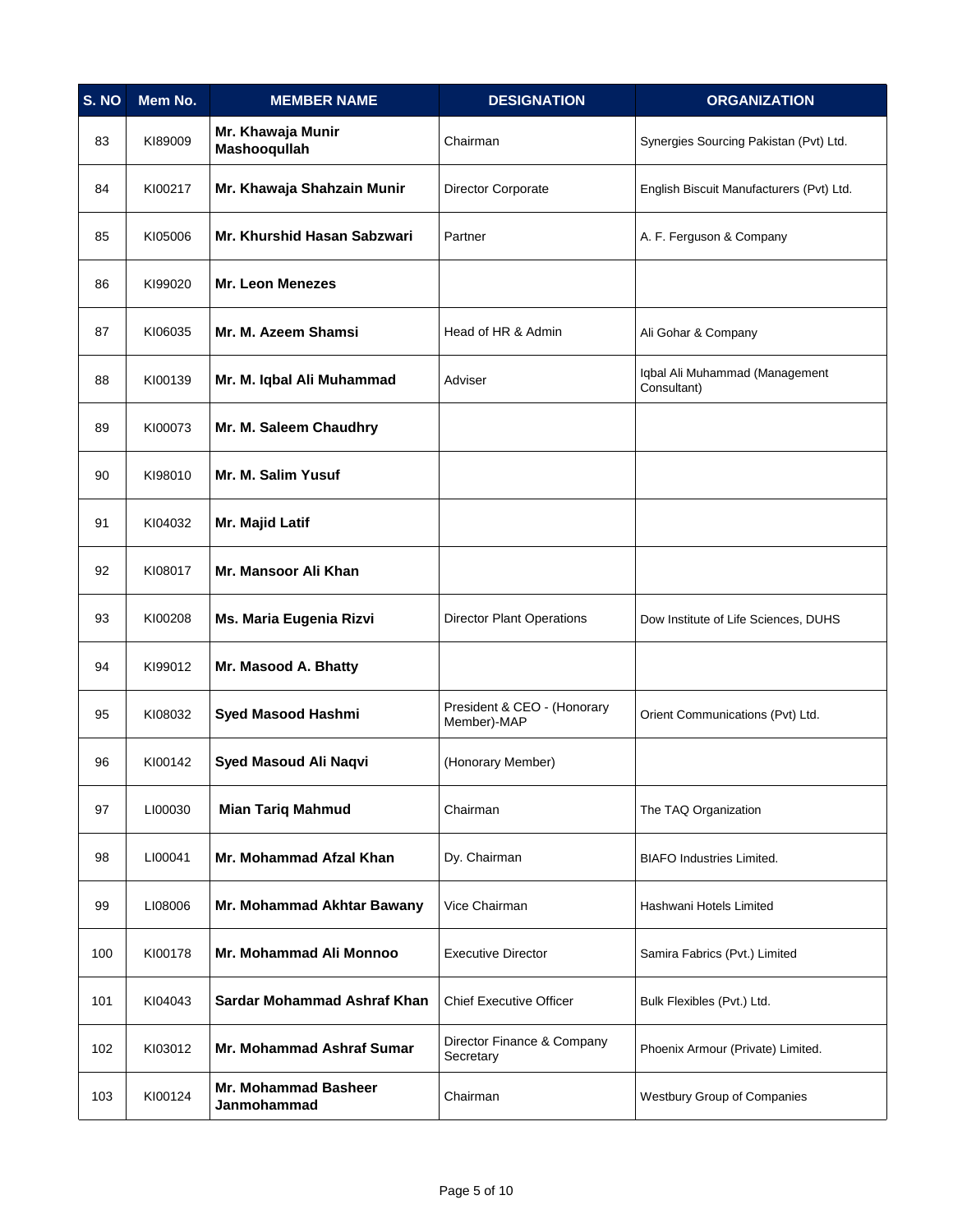| S. NO | Mem No. | <b>MEMBER NAME</b>                     | <b>DESIGNATION</b>             | <b>ORGANIZATION</b>                              |
|-------|---------|----------------------------------------|--------------------------------|--------------------------------------------------|
| 104   | KI98019 | Mr. Mohammad Imran Syed                | <b>Chief Executive Officer</b> | Adcom (Private) Limited.                         |
| 105   | LI00059 | Mr. Mohammad Ishaq Dar                 |                                |                                                  |
| 106   | KI00187 | Mr. Mohammad Jerjees Seja              | <b>Chief Executive Officer</b> | <b>ARY Digital Network</b>                       |
| 107   | KI97018 | Mr. Mohammad Mahmood<br><b>Hussain</b> | Partner                        | KPMG Taseer Hadi & Co., Chartered<br>Accountants |
| 108   | KI05023 | Mr. Mohammed Arshad Siddiqui           |                                |                                                  |
| 109   | KI00047 | <b>Syed Mohsin Ali</b>                 |                                |                                                  |
| 110   | KI01024 | Mr. Moin M. Fudda, S.I.                |                                |                                                  |
| 111   | KI04011 | Prof. Dr. Moiz Hussain                 | <b>Chief Executive Officer</b> | The Institute of Mind Sciences                   |
| 112   | KI12028 | <b>Ms. Moneeza Usman Butt</b>          | Partner                        | KPMG Taseer Hadi & Co., Chartered<br>Accountants |
| 113   | KI86003 | Mr. Motiur Rahman                      | Sr. Executive Vice President   | Dolmen Real Estate Management (Pvt) Ltd.         |
| 114   | KI13025 | Mr. Muhammad Abdullah Feroz            | <b>Chief Executive</b>         | Efroze Chemical Industries (Pvt.) Ltd.           |
| 115   | KI03021 | Mr. Muhammad Adnan Hamid               | Management Consultant          | Revive Consulting (Pvt) Limited.                 |
| 116   | KI00211 | Mr. Muhammad Bilal Mahmood             | (Student Member)               |                                                  |
| 117   | ki00174 | <b>Mr. Muhammad Danish</b>             |                                |                                                  |
| 118   | KI94016 | Mr. Muhammad Hanif Idrees              |                                |                                                  |
| 119   | LI01015 | <b>Mr. Muhammad Haroon</b>             | CEO                            | Standard Manufacturing Co. (Pvt) Ltd.            |
| 120   | KI95012 | Mr. Muhammad Hidayatullah              |                                |                                                  |
| 121   | KI00203 | <b>Mr. Muhammad Humair</b>             |                                |                                                  |
| 122   | KI12024 | Mr. Muhammad Nadeem Shahab             | Partner                        | KPMG Taseer Hadi & Co., Chartered<br>Accountants |
| 123   | KI99018 | Mr. Muhammad Shahid Imam               | <b>Chief Executive</b>         | <b>Executive Network International</b>           |
| 124   | KI06044 | Mr. Muhammad Siddique Sheikh           | Group Chairman                 | Progressive Traders (Pvt.) Ltd.                  |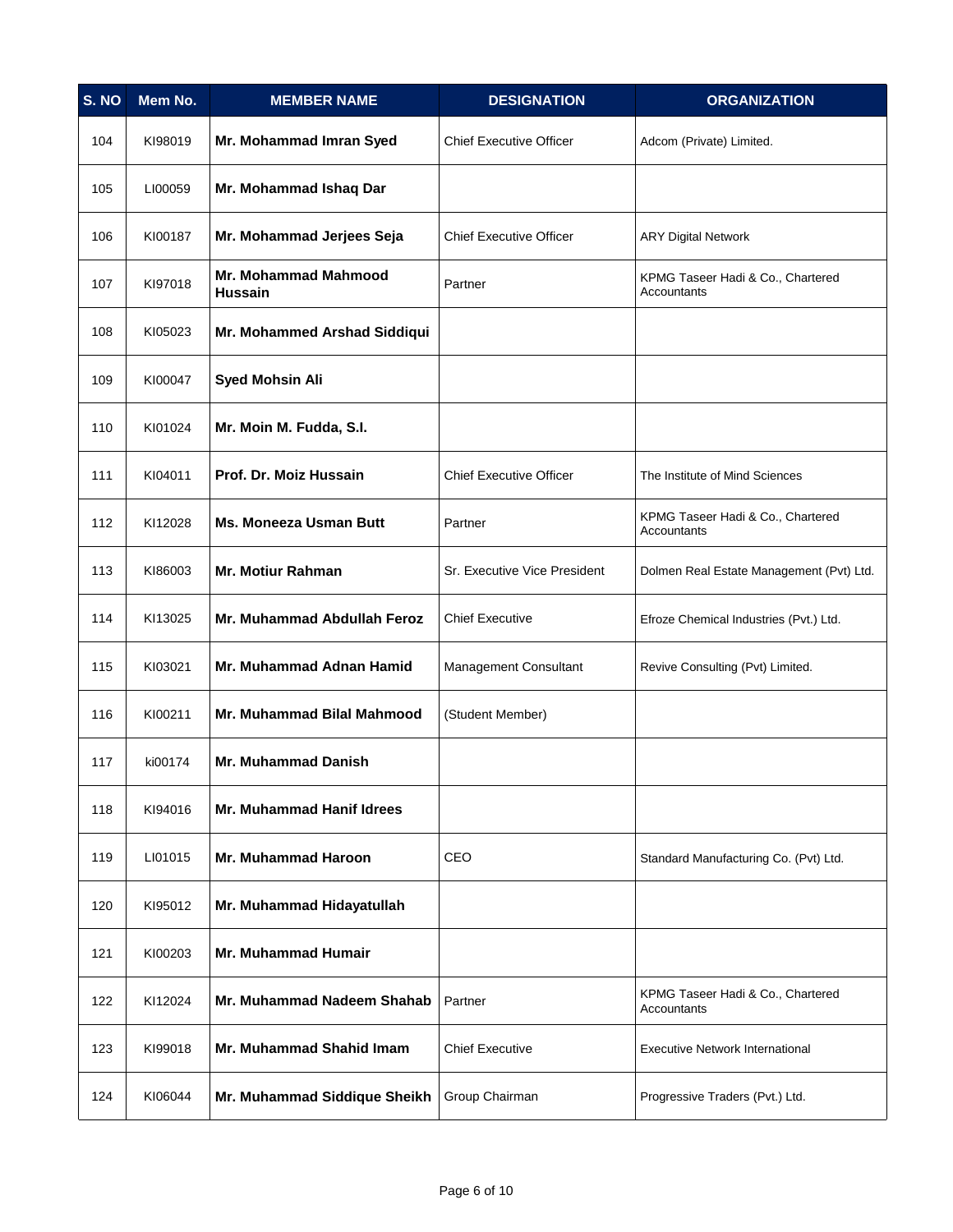| S. NO | Mem No. | <b>MEMBER NAME</b>                                      | <b>DESIGNATION</b>                   | <b>ORGANIZATION</b>                              |
|-------|---------|---------------------------------------------------------|--------------------------------------|--------------------------------------------------|
| 125   | KI12025 | Mr. Muhammad Taufiq Dagia                               | Partner                              | KPMG Taseer Hadi & Co., Chartered<br>Accountants |
| 126   | KI90019 | Mr. Muhammad Yousuf Adil                                |                                      |                                                  |
| 127   | KI11011 | <b>Mr. Muhammad Yousuf Imtiaz</b>                       |                                      |                                                  |
| 128   | KI11001 | Mr. Muhammad Zamir Ahmed                                |                                      |                                                  |
| 129   | KI11005 | Mr. Muhammad Ziker Mahenti                              | Proprietor                           | <b>Mahenti Corporation</b>                       |
| 130   | KI02044 | <b>Mr. Mustafa Attarwala</b>                            | Proprietor / CEO                     | Captain & Company                                |
| 131   | KI00168 | Mr. Nadeem Ahmed                                        | <b>Section Head</b>                  | Pak Arab Refinary Limited                        |
| 132   | KI00095 | Mr. Nadeem Yousuf Adil                                  | Partner                              | Deloitte Yousuf Adil                             |
| 133   | LI95001 | Mr. Naeem Aslam                                         |                                      |                                                  |
| 134   | KI04028 | Mr. Naeemuddin Ahmed Siddiqui   Chief Executive Officer |                                      | Ziauddin Ahmed & Co. (Pvt) Limited.              |
| 135   | LI16008 | Ms. Naghmana Akmal                                      |                                      |                                                  |
| 136   | KI95005 | <b>Syed Najmul Hussain</b>                              | Partner                              | KPMG Taseer Hadi & Co., Chartered<br>Accountants |
| 137   | KI07003 | Mr. Nasruddin Kassam                                    | Director Finance &<br>Administration | Ali Gohar & Co. (Pvt) Ltd.                       |
| 138   | KI03035 | Mr. Navaid Aijaz Rizvi                                  |                                      |                                                  |
| 139   | KI06045 | Mr. Navaid M. Khan                                      | Owner & Founder                      | <b>Creative Management Services</b>              |
| 140   | KI07008 | Mr. Naveed Ahmed Khan                                   | Chairman/Managing Director           | Delta Shipping (Private) Limited.                |
| 141   | KI13021 | <b>Mr. Naveed Alam</b>                                  | Partner                              | Junaidy Shoaib Asad                              |
| 142   | KI00183 | Mr. Naveed Ali Baig                                     | <b>Chief Executive Officer</b>       | Innovative (Pvt.) Limited                        |
| 143   | KI14015 | Mr. Naveed Elahi                                        | Director                             | Ali Asghar Textile Mills                         |
| 144   | KI06016 | <b>Mr. Noor Muhammad</b>                                |                                      |                                                  |
| 145   | KI13016 | Mr. Omer Chughtai                                       | Partner                              | <b>EY Ford Rhodes</b>                            |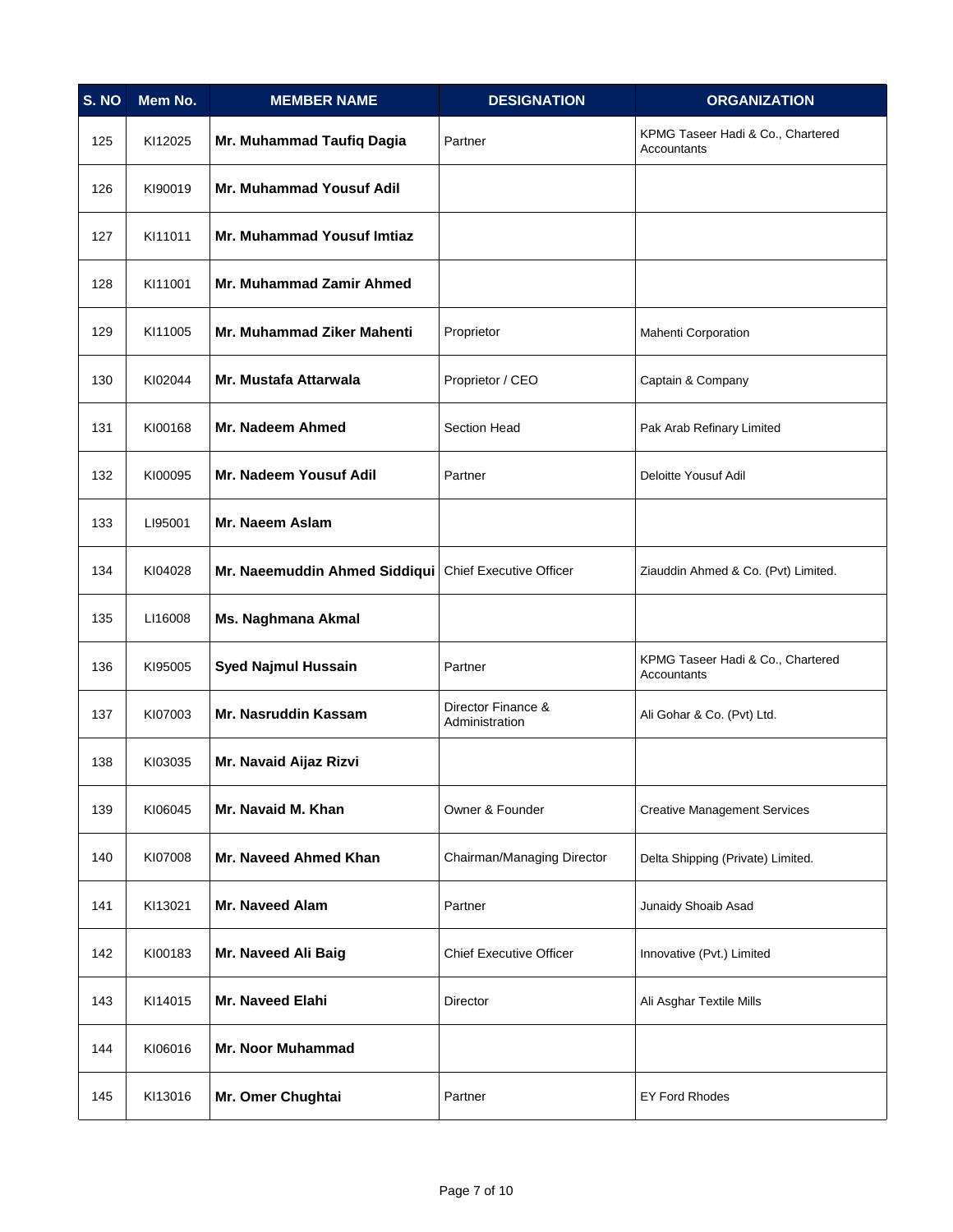| S. NO | Mem No. | <b>MEMBER NAME</b>            | <b>DESIGNATION</b>                          | <b>ORGANIZATION</b>                              |
|-------|---------|-------------------------------|---------------------------------------------|--------------------------------------------------|
| 146   | KI00108 | <b>Mr. Owais Pervez</b>       |                                             |                                                  |
| 147   | KI01027 | Mr. Pervez Ismail             | Group CFO & Group CCO                       | Pirani Group of Companies                        |
| 148   | KI00191 | <b>Mr. Qasim Nawaz</b>        | Executive Director - HR                     | State Bank of Pakistan                           |
| 149   | KI99003 | Mr. Qazi Naseeruddin Ahmed    |                                             |                                                  |
| 150   | KI99016 | Mr. Qumail R. Habib           | <b>Executive Director</b>                   | Bank Al Habib Limited.                           |
| 151   | KI08015 | Dr. Rafiq Ahmed               | (Honorary Member)                           |                                                  |
| 152   | KI98013 | Mr. Rana Ahmed Humayun        |                                             |                                                  |
| 153   | KI91004 | Mr. Riyaz T. Chinoy           |                                             |                                                  |
| 154   | KI00145 | Mr. S. M. Rashid Nabi         |                                             |                                                  |
| 155   | KI09008 | <b>Ms. Saadia Naveed</b>      | Deputy Managing Director                    | English Biscuit Manufacturers (Pvt) Ltd.         |
| 156   | KI11015 | Mr. Saeed Ahmed Kadar         | Partner                                     | KPMG Taseer Hadi & Co., Chartered<br>Accountants |
| 157   | KI07001 | <b>Mr. Saeed Haider</b>       |                                             |                                                  |
| 158   | KI92007 | <b>Syed Salahuddin Haider</b> | President & C.E.O                           | 21st Century Real Estate, (VIP Haider<br>Estate) |
| 159   | KI00119 | Mr. Samee-ul-Hasan            | Chief Executive & Sr. Consulting<br>Actuary | Akhtar & Hassan (Private) Limited.               |
| 160   | KI00219 | Mr. Sami Ullah Khan           | Partner                                     | KPMG Taseer Hadi & Co. Chartered<br>Accountants  |
| 161   | KI99028 | Mr. Sanaullah Qureshi         | (Honorary Member)                           |                                                  |
| 162   | KI91012 | Mr. Saqib Masood              | Partner Tax                                 | KPMG Taseer Hadi & Co., Chartered<br>Accountants |
| 163   | LI00049 | Mr. Sarfraz Mahmood           | <b>Managing Partner</b>                     | Riaz Ahmad & Company, Chartered<br>Accountants   |
| 164   | KI12030 | Mr. Shabbir Hussain           | Partner                                     | KPMG Taseer Hadi & Co., Chartered<br>Accountants |
| 165   | KI13012 | Mr. Shabih Ahmed Arif         | General Manager                             | Akhtar & Hassan (Private) Limited.               |
| 166   | LI14002 | Mr. Shafique-ur-Rehman        | <b>Chief Executive Officer</b>              | Rehman Medical Institue (Pvt) Ltd.               |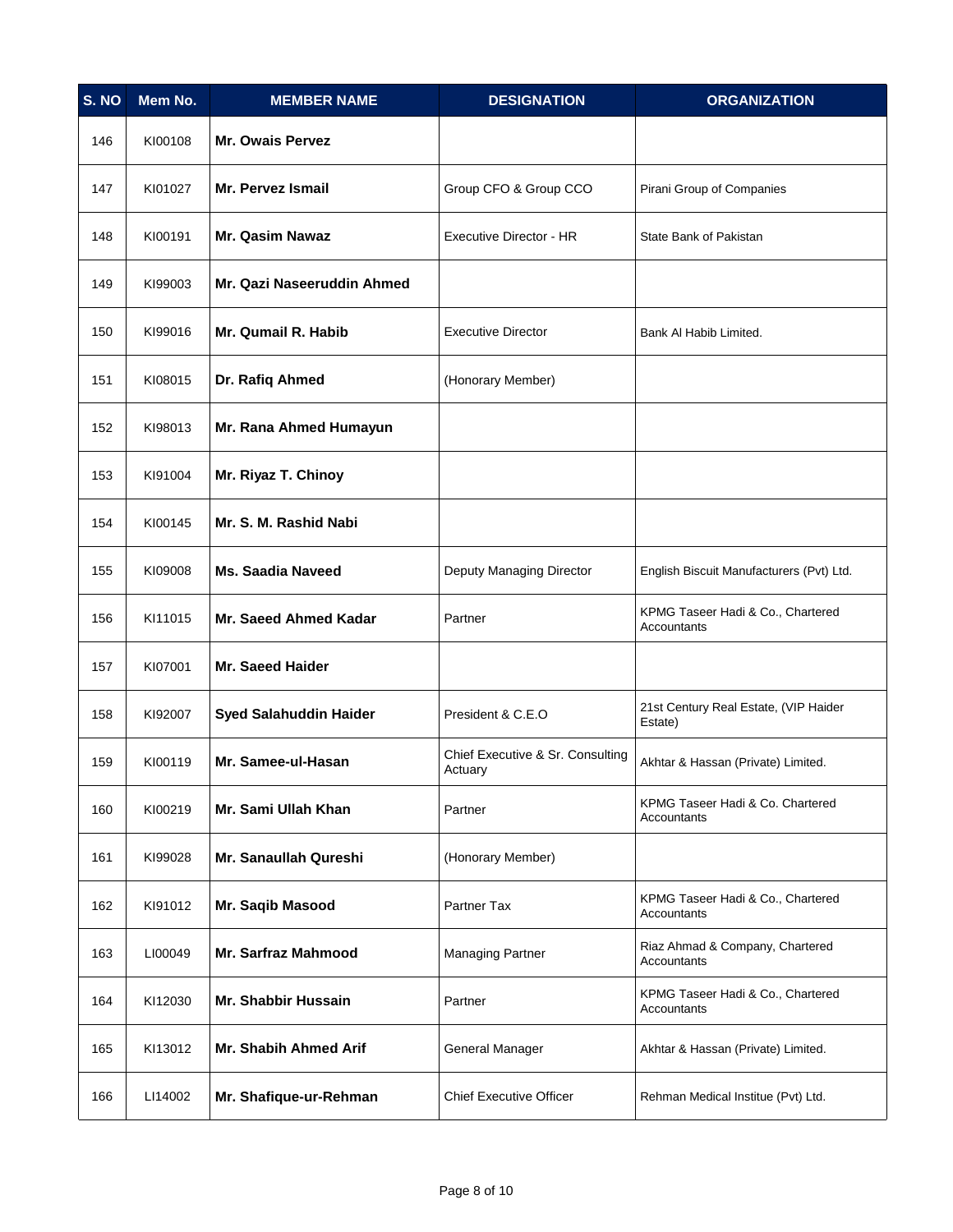| S. NO | Mem No. | <b>MEMBER NAME</b>                  | <b>DESIGNATION</b>                                 | <b>ORGANIZATION</b>                             |
|-------|---------|-------------------------------------|----------------------------------------------------|-------------------------------------------------|
| 167   | KI90011 | Mr. Shah M. Saad Husain             |                                                    |                                                 |
| 168   | KI00195 | Mr. Shahbaz Umer                    | Head of HR                                         | NBP Fullerton Asset Management                  |
| 169   | KI00120 | Mr. Shahenshah Husain               | Advocate                                           | <b>Individual Lawyer</b>                        |
| 170   | KI91009 | Mr. Shahid Mahmood Khan             |                                                    |                                                 |
| 171   | KI00169 | Mr. Shahzad Khan                    | Managing Director & CEO                            | CCL Pharmaceuticals (Pvt.) Ltd.                 |
| 172   | KI04036 | Mr. Shamsul Islam                   | <b>Company Secretary</b>                           | China Power Hub Generation (Pvt.) Ltd.          |
| 173   | KI15001 | <b>Ms. Sharon Dias</b>              | General Manager (Corporate<br>Affairs)             | Pak Arab Refinery Ltd.                          |
| 174   | KI89011 | Mr. Shujat Siddiqui                 | General Manager & Sr.<br><b>Consulting Actuary</b> | Akhtar & Hassan (Private) Limited.              |
| 175   | KI87009 | Mr. Sikander Lalani                 |                                                    |                                                 |
| 176   | KI11010 | Mr. Sohail Lalani                   | Partner                                            | Daudally, Lalani & Co. Chartered<br>Accountants |
| 177   | KI00110 | Mr. Sohail P. Ahmad                 |                                                    |                                                 |
| 178   | KI02008 | Mr. Sohail Wajahat H. Siddiqui      | (Honorary Member)                                  |                                                 |
| 179   | KI91005 | Mr. Soli R. Parakh                  |                                                    |                                                 |
| 180   | KI06002 | Mr. Sultan Rehman                   |                                                    |                                                 |
| 181   | KI00216 | Prof. Dr. Syed Mir Muhammad<br>Shah | Vice Chancellor                                    | Sukkur IBA University                           |
| 182   | KI00206 | Mr. Taha Kisat                      | CEO                                                | Tech Exons (Pvt.) Ltd.                          |
| 183   | LI01011 | <b>Mr. Taimoor Ibrar Mumtaz</b>     | <b>Managing Partner</b>                            | Fazal Din's Pharma Plus                         |
| 184   | LI07006 | <b>Syed Tariq</b>                   |                                                    |                                                 |
| 185   | KI02030 | Mr. Tariq Ikram                     | (Honorary Member)                                  |                                                 |
| 186   | KI00072 | <b>Mr. Towfiq Habib Chinoy</b>      |                                                    |                                                 |
| 187   | KI14004 | Miss. Tushna D. Kandawalla          | Director                                           | Captain-PQ Chemical Industries PVT Limited      |